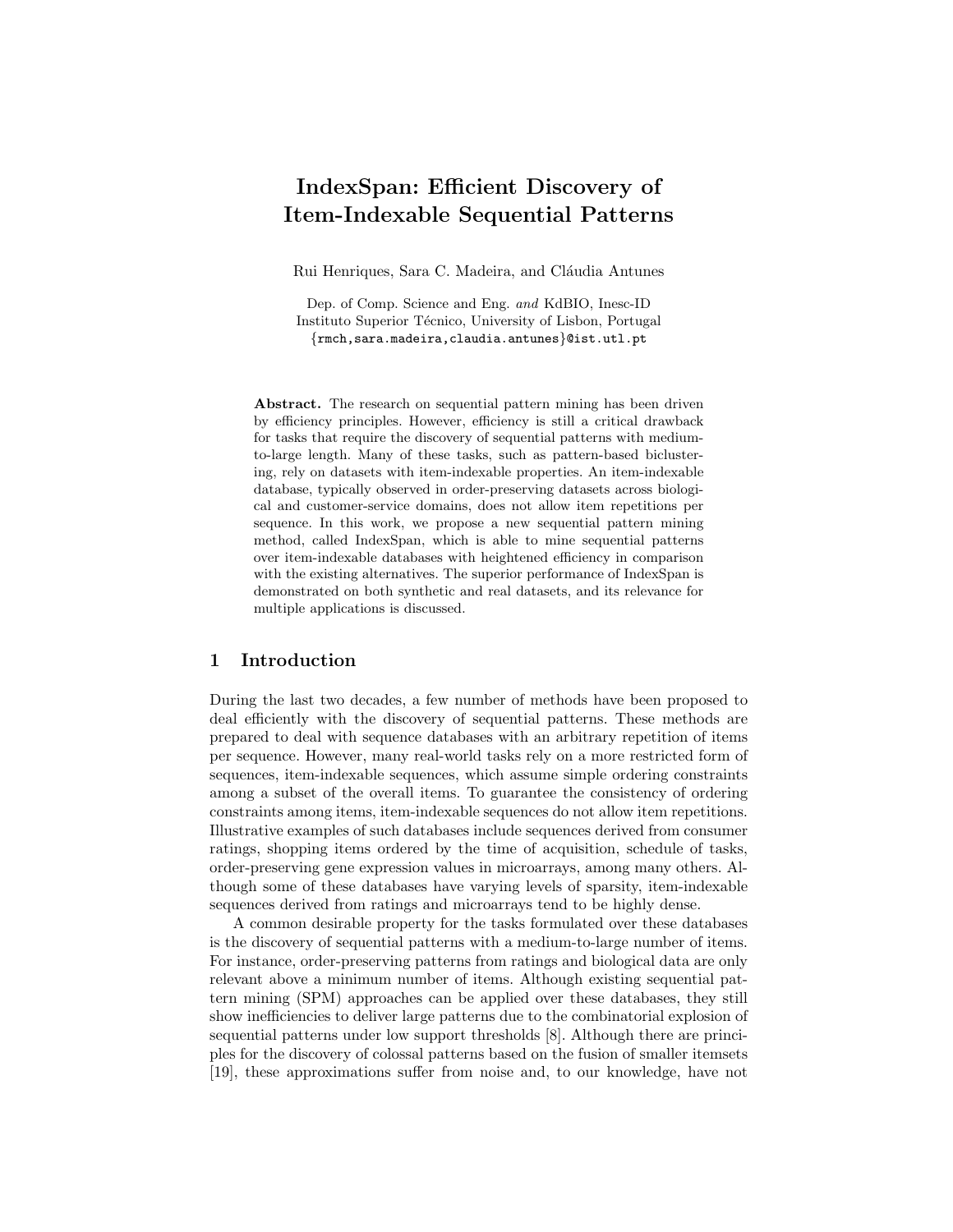been extended for the SPM task. Additionally, the few dedicated methods able to discover sequential patterns in item-indexable databases [7, 8] show significant memory overhead.

This work proposes a new method for the efficient discovery of sequential patterns over item-indexable sequences. This is done by using efficient data structures that keep track of the position of items per sequence and by relying on fast database projections based on the relative order of items. Additional optimizations are proposed based on pruning techniques when the user has only interest in sequential patterns above a minimum length.

The paper is structured as follows. Section 2 introduces and motivates the SPM task over item-indexable databases, and covers existing contributions with potential relevance for its solution. IndexSpan, the proposed SPM method prone to deal with item-indexable databases, is described in section 3. In section 4, the performance of IndexSpan is assessed on both real and synthetic datasets against peer algorithms. Finally, the implications of this work are synthesized.

### 2 Background

Let an item be an element from an ordered set  $\mathcal{L}$ . An *itemset I* is a set of nonrepeated items,  $I \subseteq \mathcal{L}$ . A sequence s is an ordered set of itemsets. A sequence a= $\langle a_1...a_n\rangle$  is a subsequence of b= $\langle b_1...b_m\rangle$   $(a\subseteq b)$ , if  $\exists_{1\leq i_1\leq \ldots\leq i_n\leq m}$ :  $a_1 \subseteq$  $b_{i_1},...,a_n \subseteq b_{i_n}$ . A sequence database is a set of sequences  $D = \{s_1, ..., s_n\}$ .

The illustrative sequence  $s_1 = \langle \{a\}, \{be\} \rangle = a(bc)$  is contained in  $s_2 = (ad)c(bcc)$ and is maximal w.r.t. to  $D = \{ae, (ab)e\}.$ 

The coverage  $\Phi_s$  of a sequence s w.r.t. to a set of sequences D, is the set of all sequences in D with s as subsequence:  $\Phi_s = \{s' \in D \mid s \subseteq s'\}$ . The support of a sequence s in D, denoted  $sup_s$ , is its coverage size  $|\Phi_s|$ .

To illustrate the previous concepts, consider the following sequence database  $D = \{s_1 = (bc)a(abc)d, s_2 = cad(acd), s_3 = a(ac)c\}$ . For this database, we have  $|\mathcal{L}|=4, \Phi_{\{a(ac)\}} = \{s_1, s_2, s_3\}, \text{ and } sup_{\{a(ac)\}}=3.$ 

Given a set of sequences  $D$  and some user-specified minimum support threshold  $\theta$ , a sequence  $s \in D$  is *frequent* when is subsequence of at least  $\theta$  sequences. The sequential pattern mining (SPM) problem consists of computing the set of frequent sequences,  $\{s \mid \sup_s \geq \theta\}.$ 

The set of maximal frequent sequences for the illustrative sequence database,  $D=\{(bc)a(abc)d, cad(acd), a(ac)c\}$ , under a minimum support  $\theta=3$  is  $\{a(ac), cc\}$ .

Let an item-indexable sequence be a sequence without repeated items. An item-indexable sequence database is a set of item-indexable sequences.

Let |I| be the length of an itemset, and let the length of a sequence  $|s|$  be the number of item occurrences,  $\Sigma_i$  |s<sup>i</sup>|. Given a set of item-indexable sequences D, a minimum support threshold  $θ$ , and a minimum sequence length  $δ$ . The target task of SPM over item-indexable sequences consists of computing:

$$
\{s \mid sup_s \ge \theta \land |s| \ge \delta\}
$$

This formalization allows the definition of new methods prone to seize the properties of item-indexable sequences. Understandably, the resulting sequential patterns, referred as item-indexable sequential patterns, preserve the consistency of item ordering constraints since they do not allow for item duplicates.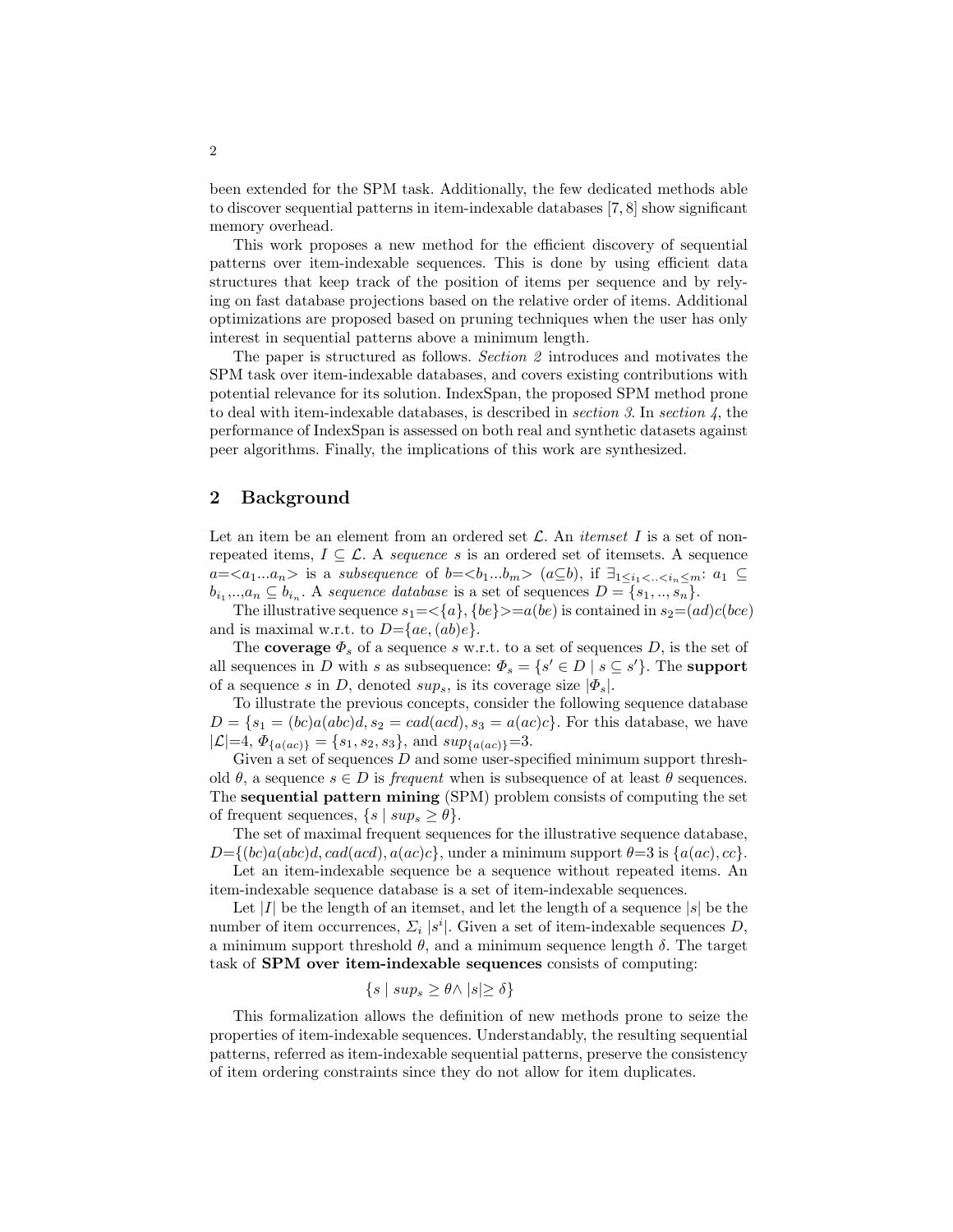#### 2.1 Applications

Some of the most prominent applications for SPM task that rely on itemindexable databases include:

- order-preserving biclustering, a form of local clustering, that relies on sequential patterns [7, 3]. This type of biclustering is commonly applied over biological data, including gene expression and genomic structural variation analysis. To compose the database from real-value or discrete matrices, the column indexes are linearly ordered for each transaction according to their values. Each transaction is, consequently, seen as a sequence of items that correspond to column indexes. Biclusters are derived from the set of items and supporting transactions for each sequential pattern, as illustrated in Fig.1;
- pattern-centric analysis of recommendations based on user preferences and of service quality based on questionnaires [6]. In these scenarios, item-indexable sequences are derived from an ordering of user ratings. Interestingly, frequent precedences and co-occurrence disclose important priorities or similarities across the evaluated aspects for different sets of users;
- other key applications, such as frequent scheduling/planning, shopping, and traveling behavior [18, 5].



Fig.1: Mining order-preserving biclusters from item-indexable databases

#### 2.2 Related Work

Although general SPM methods are not optimized to deal with item-indexable specificities, they have been the largely adopted to solve these applications [8]. Since the SPM problem proposal [1], multiple extensions and applications have been proposed, ranging from scalable implementations to alternative pattern representations. Current SPM methods can be classified into three main categories: apriori-based, pattern-growth, and early-pruning [9]. Apriori-based algorithms [13], and vertical-based variations [17], rely on join procedures to generate candidate sequences in a breadth-first manner using multiple database scans. To overcome the computational complexity of maintaining the support count for each sequence generated, alternatives such as the use of bitmaps or direct comparison have been proposed [4, 2].

Pattern growth methods [10, 11, 2] avoid the Apriori-based costs from candidate generation by building an expressive representation of the database and by recursively traversing it to grow the frequent sequences. PrefixSpan [10], one of the most efficient options to SPM, recursively constructs patterns by growing their prefix and by maintaining their corresponding postfix subsequences into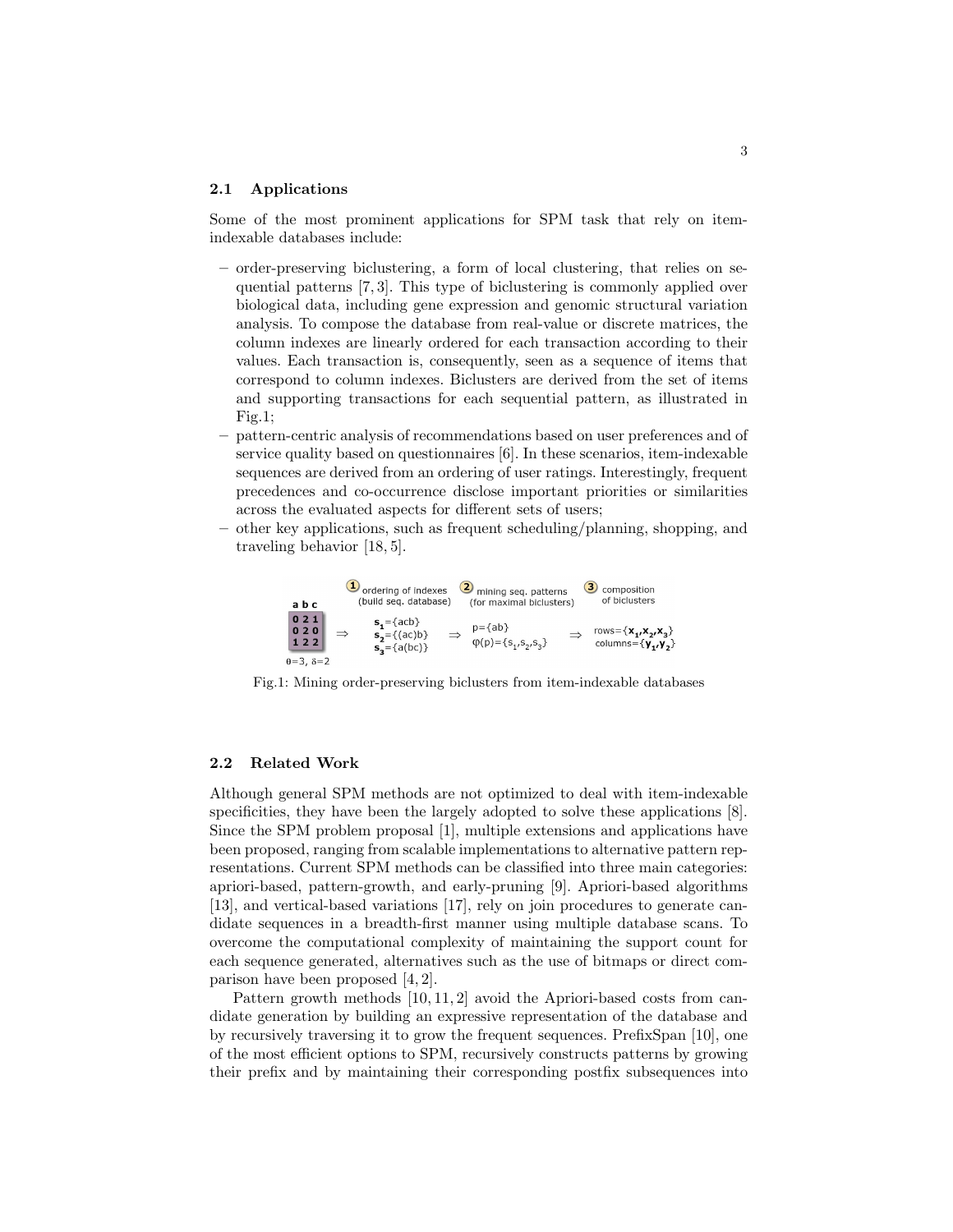projected databases. In the absence of gap-based constraints, this guarantees a narrowed search space and avoids the generation of candidates since it only counts the frequency of local sequences. The major cost of PrefixSpan resides on the construction of projected databases.

Early-pruning methods [16, 4, 12] emerged more recently in the literature. They adopt a sort of position induction to prune candidate sequences very early in the mining process and to avoid support counting as much as possible. These algorithms usually employ a table to track the last positions of each item in the sequence to evaluate whether the item can be appended to a given prefix, thus avoiding support counting and generation of infrequent candidates.

The drawback of these SPM alternatives is that their performance does not scale for very low support thresholds, which is often required in item-indexable contexts to obtain medium-to-large sequential patterns. In fact, new methods can seize the item-indexable property, that guarantees that each item appears at most one time per item-indexable sequence, to minimize this problem.

Seizing this property, Liu and Wang [7, 8] proposed an alternative SPM method that constructs a compact tree structure, OPC-Tree, where sequences sharing the same prefix are gathered and recorded in the same branch. The discovery of frequent subsequences and the association of rows with frequent subsequences are performed simultaneously. However, the memory complexity of OPC-Tree is  $\Theta(n \times m^2)$ , where *n* is the number of records and *m* the average number of items per transaction. Although some pruning techniques can be applied in the OPC-Tree structure, their impact is not sufficient to turn this approach scalable for medium-to-large databases.

## 3 Solution: IndexSpan

To avoid the drawbacks of existing approaches, we propose the IndexSpan algorithm, an extension of PrefixSpan to discover sequential patterns with heightened efficiency from item-indexable sequence databases.

Comparison of existing SPM algorithms [9] shows key heuristics to turn the SPM efficient: mechanisms to reduce the support counting; narrowing of the search space; optimally sized data structure representations of the sequence database; and early pruning of candidate sequences. Seizing these properties, IndexSpan guarantees a search space as small as possible and relies on a narrow search procedure, depth-first search.

IndexSpan extends PrefixSpan [10] in order to incorporate additional efficiency gains from three principles. First, IndexSpan relies on an easily indexable and compacted version of the original sequence database. Second, it uses faster and memory-efficient database projections. A projected database only maintains a list with the IDs of the active sequences. Finally, IndexSpan relies on earlypruning techniques. IndexSpan is described in Algorithm 1.

IndexSpan considers the three following structural adaptations over the PrefixSpan algorithm. First, it maintains a simple matrix in memory that maintains the index of each item per row. This matrix is constructed at the very beginning (*lines* 2-5) and the original database is removed. Additionally, for sparse databases, this matrix can be replaced by a vector of hash tables to optimize memory usage. Considering an illustrative sparse database with  $|\mathcal{L}|=20$ ,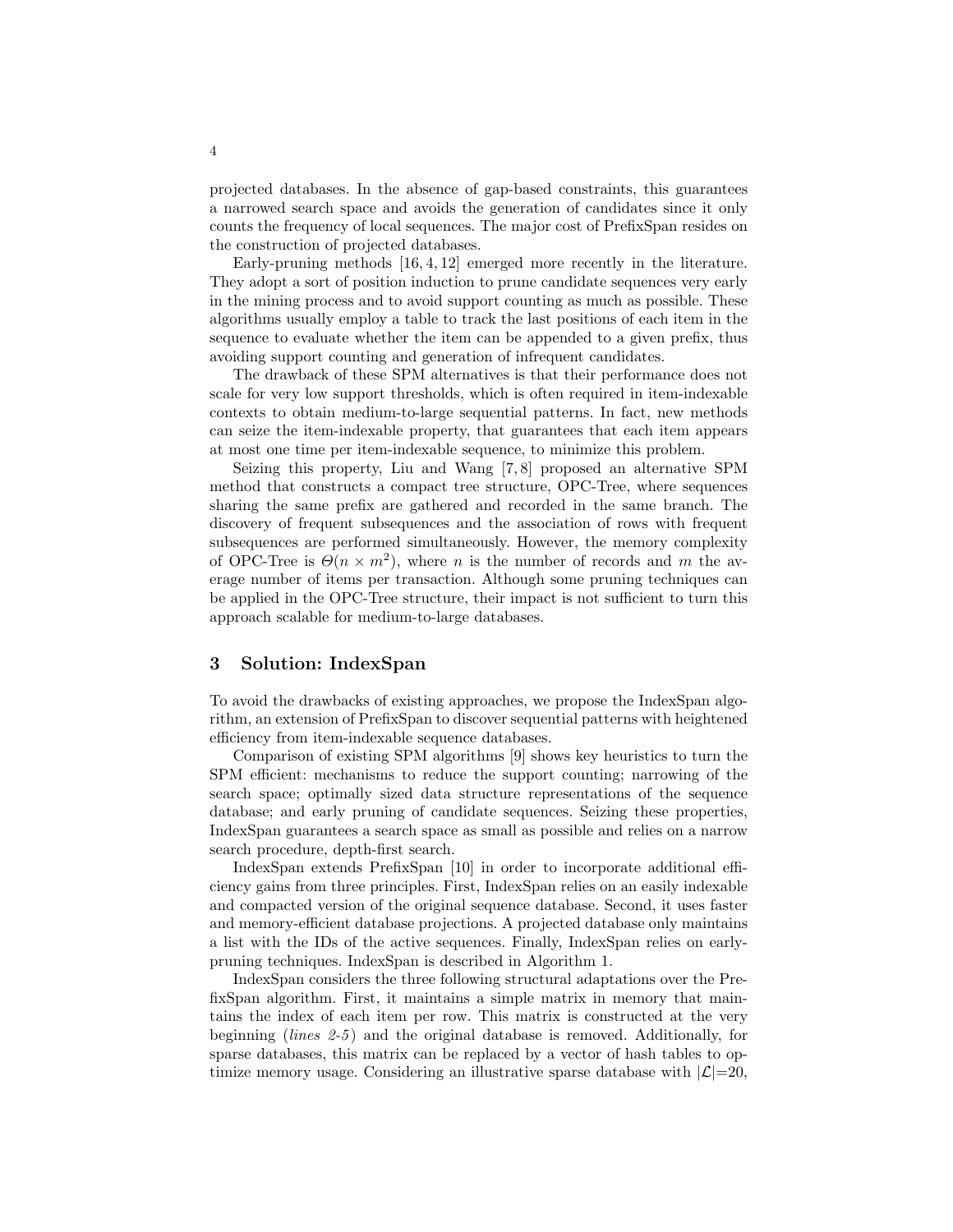#### Algorithm 1: IndexSpan

**Input**: sequence database D, minimum support  $\theta$ , minimum sequence length  $\delta$ Output: set of sequential patterns S *Note:*  $\alpha$  is a sequence,  $D_{\alpha}$  is the  $\alpha$ -projected database  $(D_{\alpha}$  simply maintains a reference to the current sequences) 1 mainMethod() begin 2 | foreach sequence s in  $D$  /\*add array of item indexes per sequence\*/ do  $\overline{3}$  | foreach item c do 4 | |  $s.\text{indexes}[c] \leftarrow \text{position}(s,c);$ 5  $\alpha$ .items  $\leftarrow \phi$ ;  $\alpha$ .trans  $\leftarrow \phi$ ; 6 | indexSpan $(\alpha, D)$ ; 7 indexSpan $(\alpha, D_{\alpha})$  begin 8 for each frequent item c in  $D_{\alpha}$  do 9 β.items ← α.items ∪ c; //co-occurrence (c is added to the last α itemset)<br>10 γ.items ← α.items · c; //α precedes c (c is inserted as a new itemset) 11 //pruning and fast gathering of supporting transactions (for efficient data projection) 12 **for each** sequence s in  $D_{\alpha}$  do 13 | currentIndex ← s.indexes[c]; 14 upperIndex  $\leftarrow s$ .indexes[ $\alpha_n$ ] /\* $\alpha_n$  is the last item\*/; 15 **if** leftPositions(currentIndex) $\geq \delta$ -|α| /\*pruning\*/ then 16 | | | if currentIndex  $>$  upperIndex then 17 | | | |  $\gamma$ .trans ←  $\gamma$ .trans ∪ s.ID;  $18$  | | | | else 19 if currentIndex=upperIndex  $\land c > \alpha_n$  then  $\beta$ .trans ←  $\beta$ .trans $\cup s$ .ID; 20 if  $sup_{\beta}(D_{\alpha}) \geq \theta$  then<br>  $S \leftarrow S \cup \{\beta\}.$  $S \leftarrow S \cup {\{\beta\}};$ 22 D<sub>β</sub> ← fastProjection( $\beta, D_{\alpha}$ );<br>23 indexSpan( $\beta, D_{\beta}$ ); indexSpan $(\beta, D_\beta);$ 24 if  $sup_{\gamma}(D_{\alpha}) \geq \theta$  then<br>25 if  $sup_{S \leftarrow S \cup \{\gamma\}}$  $\overleftrightarrow{S} \cup \overline{\{\gamma\}}$ ; 26  $D_{\gamma} \leftarrow \text{fastProjection}(\gamma, D_{\alpha});$ <br>27 indexSpan( $\gamma, D_{\gamma}$ ); indexSpan( $\gamma, \tilde{D}_{\gamma}$ ); 28 fastProjection( $\beta$ , $D_{\alpha}$ ) begin<br>29 foreach sequence s in  $D_{\alpha}$ for each sequence s in  $D_{\alpha}$  do 30 currentIndex ← s.indexes[ $\beta_n$ ];<br>31 purperIndex ← s.indexes[ $\beta_{n-1}$ ] upperIndex ← s.indexes[ $\beta_{n-1}$ ]; 32 if leftPositions(currentIndex) $\geq \delta$ -|α| /\*pruning\*/ then  $33$  | | if currentIndex > upperIndex then 34  $\Big|\Big|\Big|\Big|_{{\bf 35}} D_\beta \leftarrow D_\beta \cup s;$ <br>35  $\frac{1}{3}$ 36 if currentIndex=upperIndex  $\wedge c > \alpha_n$  then  $D_\beta \leftarrow D_\beta \cup s;$ 37  $\vert$  return  $D_\beta$ ;

 $D=\{a(cp), am, (ac)\}\$ . Instead of relying on a 20×3 matrix to track the indexes  $[[0 -1 1 ... [[...]...]],$  it is enough to monitor the positions of the available items  $[h_1{a:0,c:1,p:1},h_2{a:0,m:1},h_3{a:0,c:0}]$  to obtain the index (e.g.  $h_2(m)=1$ ).

These data structures support position induction. The idea behind is simple: if an item's last/start position precedes the current prefix/postfix position, the item can no longer appear before/after the current prefix.

Second, a projected database can be constructed with heightened efficiency by avoiding the need to update and maintain postfixes. A projected database simply maintains the identifiers of the supporting sequences for a specific prefix.

To know if a sequence is still frequent when an item is added over a specific prefix, there is only the need to compare its index against the index of the previous item as well as their lexical order for the case where the index is the same (i.e. the new item co-occurs with the last items of the pattern). In this way, database projections, the most expensive step of PrefixSpan both in terms of time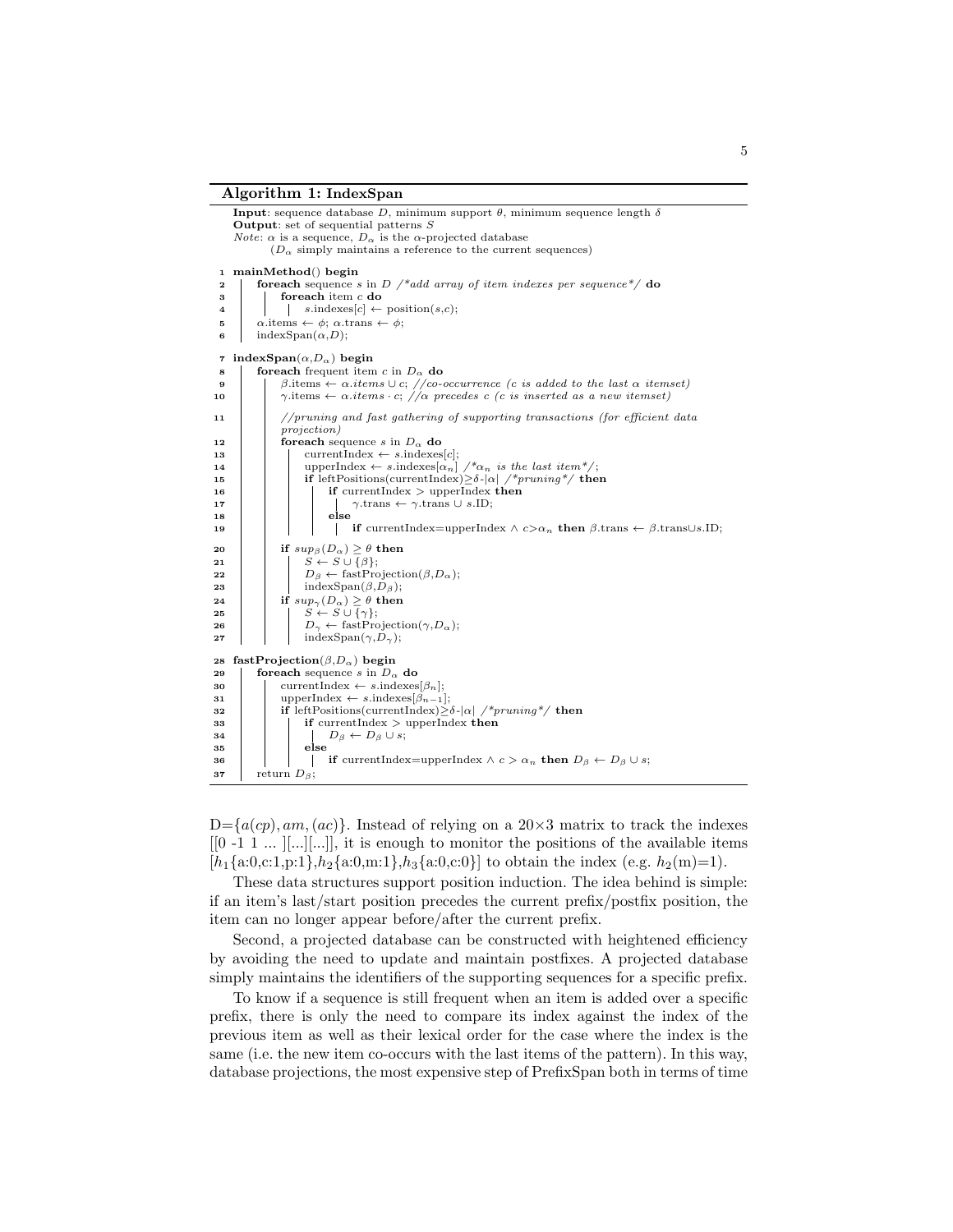and memory, are handled with heightened efficiency. The proposed projection method is described in Algorithm 1, lines 12-19 and 28-37.

Finally, the input minimum number of items per sequential pattern,  $\delta$ , can be used to prune the search as early as possible. If the number of items of the current prefix ( $|\alpha|$ ) plus the items of a postfix  $s_{\alpha}$  (computed based on the current and last index positions) is less than  $\delta$ , then the sequence identifier related with the  $s_{\alpha}$  postfix can be removed from the projected database since all the patterns supported by s will have a number of items below the inputted threshold.

For an optimal pruning, this assessment is performed before item indexes comparisons, which occurs in two distinct moments during the prefixSpan recursion (Algorithm 1 lines 15 and 32).

The efficiency gains from fast database projections and early pruning techniques, combine with the absence of memory overhead, turn IndexSpan highly attractive in comparison with the OPC-Tree peer method.

## 4 Results

In this section, we evaluate the performance of IndexSpan and competitive alternatives on synthetic and real datasets. IndexSpan was implemented in Java  $(JVM$  version 1.6.0-24). We adopted  $PrefixSpan<sup>1</sup>$ , still considered a state-of-theart SPM method, and the OPC-Tree method [7] as the bases of comparison. The experiments were computed using an Intel Core i5 2.30GHz with 6GB of RAM.

#### 4.1 Synthetic datasets

The generated experimental settings are described in Table 1. First, we created dense datasets (each items occurs in every sequence) by generating matrices up to 2.000 rows and 100 columns. Each sequence is derived from the ordering of column indexes for a specific row according to the generated values, as illustrated in Fig.1 from Section 2. Understandably, each of the resulting item-indexable sequences contains all the items (or column indexes), which leads to a highly dense dataset. Sequential patterns were planted in these matrices by maintaining the order of values across a subset of columns for a subset of rows. The number and shape of the planted sequential patterns were also varied. The number of supporting sequences and items for each sequential pattern followed a Uniform distribution over the ranges presented in Table 1.

For each setting we instantiated 6 matrices, 3 matrices with a background of random values and 3 matrices with values generated according to a Gaussian distribution. The results are an average across these matrices. The properties of the generated databases and planted patterns are detailed in Table 1.

Fig.2 compares the performance of the alternative approaches for these settings in terms of time and maximum memory usage. Both PrefixSpan and OPC-Tree can be seen as competitive baselines to assess efficiency. Note that we evaluate the impact of mining sequential patterns in the absence and presence of the  $\delta$  input, the minimum number of items per pattern, for a fair comparison.

<sup>&</sup>lt;sup>1</sup> Implementation from SPMF: http://www.philippe-fournier-viger.com/spmf/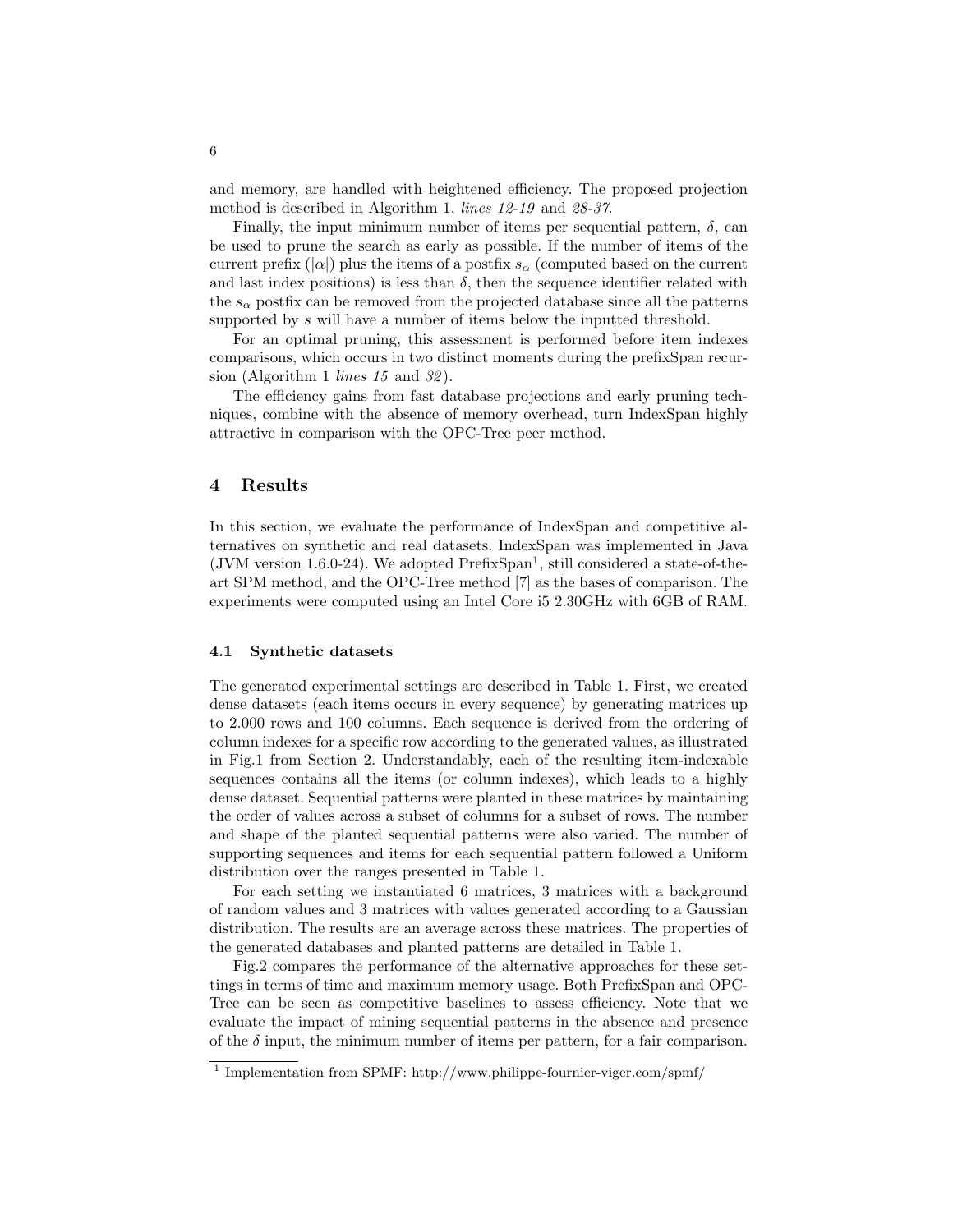| Matrix size (trows $\times$ toolumns)                                                                                                                  | $100\times30$ | $500\times50$ | $1000\times75$ | $2000\times100$ |
|--------------------------------------------------------------------------------------------------------------------------------------------------------|---------------|---------------|----------------|-----------------|
| Nr. of hidden seq. patterns                                                                                                                            |               | 10            | 20             | 30              |
| Nr. rows for the hidden seq. patterns                                                                                                                  | [10.14]       | [12.20]       | [20.40]        | [40, 70]        |
| Nr. columns for the hidden seq. patterns [5,7]                                                                                                         |               | [6,8]         | [7.9]          | [8, 10]         |
| Assumptions on the inputted thresholds $\theta = 5\%$ $\delta = 3$ $\theta = 5\%$ $\delta = 4$ $\theta = 5\%$ $\delta = 5$ $\theta = 5\%$ $\delta = 6$ |               |               |                |                 |

Table 1: Properties of the generated dataset settings



Fig.2: Performance of alternative SPM methods for datasets with varying properties.

Two main observations can be derived from this analysis. First, the gains in efficiency from adopting fast database projections are very significant. In particular, the adoption of fast projections for hard settings dictates the scalability of the SPM task. Pruning methods should also be considered in the presence of the pattern length threshold  $\delta$ . Contrasting with OPC-Tree and PrefixSpan, IndexSpan guarantees acceptable levels of efficiency for matrices up to 2000 rows and 100 columns for a medium-to-large occupation of sequential patterns (∼3%- 10% of matrix total area). Second, IndexSpan performs searches with minimal memory waste. The memory is only impacted by the lists of sequence identifiers maintained by prefixes during the depth-first search. Memory of PrefixSpan is slightly hampered due to the need to maintain the projected postfixes. OPC-Tree requires the full construction of the pattern-tree before the traversal, which turns this approach only applicable for small-to-medium databases. For an allocated memory space of 2GB, we were not able to construct OPC-Trees for input matrices with more than 40 columns.

To further assess the performance of IndexSpan, we fixed the  $1000\times75$  experimental setting and varied the level of sparsity by removing specific positions on the input matrix, while preserving the planted sequential patterns. We randomly selected these positions to cause a heighten variance of length among the generated sequences. The amount of removals was varied between 0 and 40%. This analysis is illustrated in Fig.3.

Two main observations can be retrieved. First, to guarantee an optimal memory usage, there is the need to adopt vectors of hash tables in IndexSpan. Second, although the use of these new data structures hampers the efficiency of IndexSpan, the observable computational time is still significantly preferable over the PrefixSpan alternative.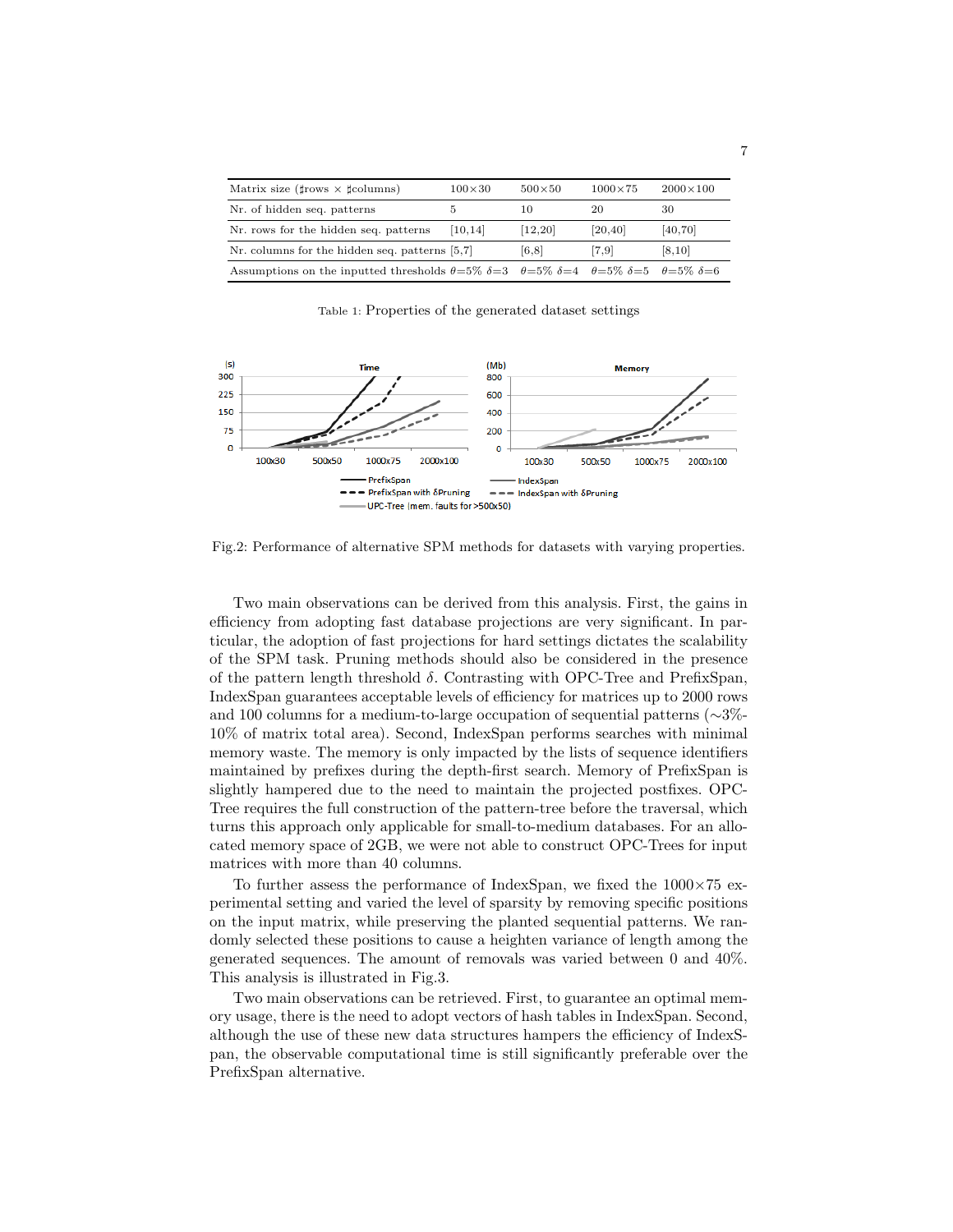

Fig.3: Performance for varying levels of sparsity (1000×75 dataset).

Finally, in order to assess the impact of varying the number of co-occurrences vs. precedences, we adopted multiple discretizations for the  $1000\times75$  dataset. By decreasing the size of the discretization alphabet, we are increasing the amount of co-occurrences and, consequently, decreasing the number of itemsets per sequence. This analysis is illustrated in Fig.4. When the number of precedences per sequence is very small  $(<10$ ), the efficiency tends to significantly decrease due to the exponential increase of sequential patterns. However, for the remaining discretizations, the efficiency does not strongly differ since the number of frequent patterns is identical and pattern-growth methods are able to deal with co-occurrences and precedences in similar ways (Algorithm 1 lines 20-27 ).



Fig.4: Performance for varying weights of precedences vs. co-occurrences.

#### 4.2 Real datasets

To assess the performance of the target approaches in real datasets, we adopted multiple gene expression matrices<sup>2</sup>: dlblc (180 items per instance, 660 instances), coloncancer (62 items per instance, 2000 instances), leukemia (38 items per instance, 7129 instances). The goal is to discover order-preserved biclusters. For this purpose, we followed the procedure described in Fig.1 to generate the sequence databases using a discretization alphabet with 20 symbols. The positions corresponding to missing values were removed. Fig.5 compares the performance of the alternative approaches for the  $\theta = 8\%$  and  $\delta = 5$  thresholds. This analysis reinforces the previous observations. OPC-Tree is bounded by the size of the database. The adoption of IndexSpan strategies to deal with item-indexable se-

8

 $\frac{2 \text{ http://www.upo.es/eps/bigs/datasets.html}}{2}$ 

http://www.bioinf.jku.at/software/fabia/gene expression.html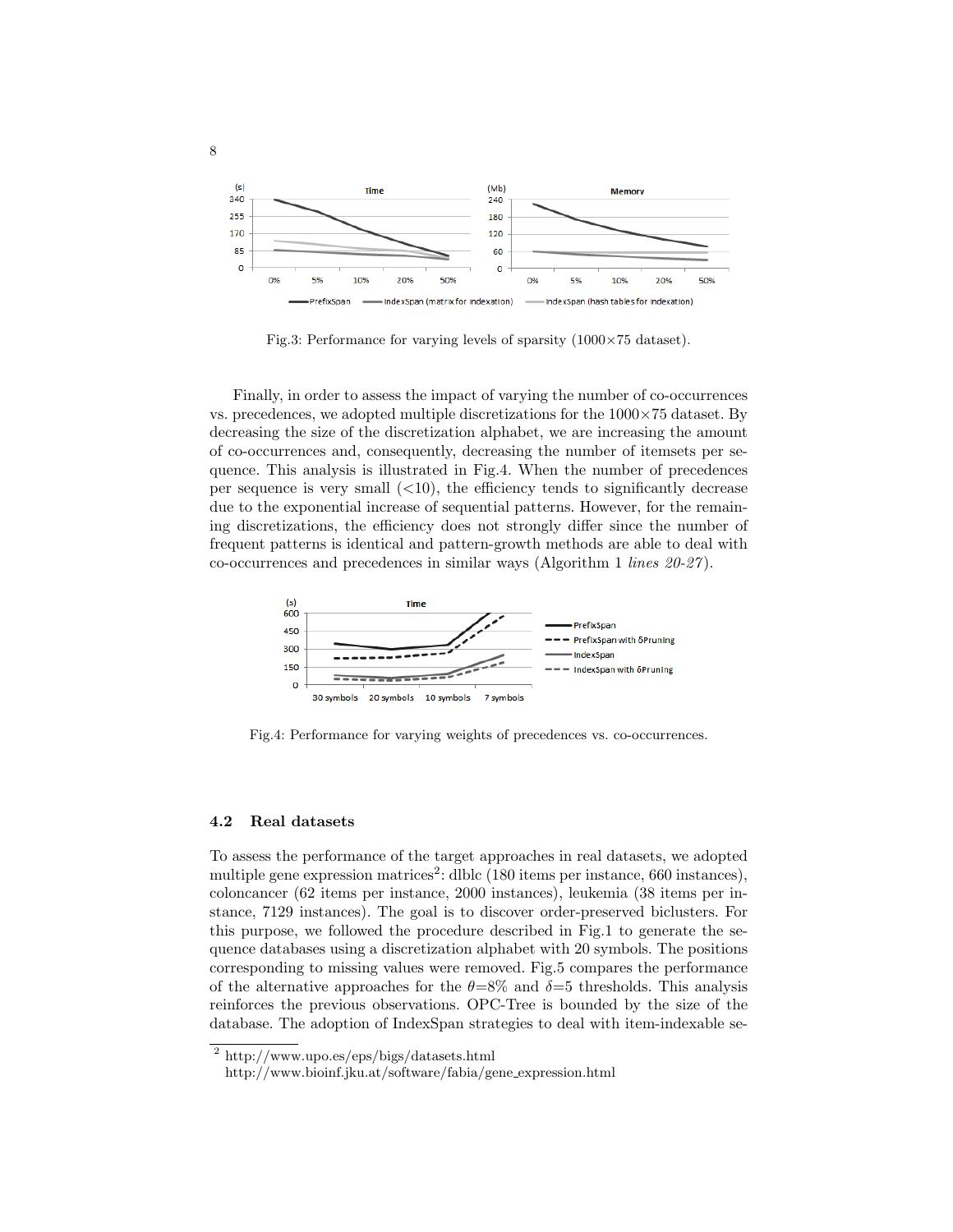quences strongly impacts the SPM performance, and, consequently, the ability to discover order-preserving biclusters in real data.



Fig.5: Performance of SPM-based order-preserving biclustering for biological data.

#### 5 Discussion

This work formalizes the task of performing sequential pattern mining over itemindexable databases and motivates its relevance for a critical set of applications. The performance of existing approaches based on general SPM methods and on dedicated algorithms, such as the UPC-Tree, are discussed. To tackle the inefficiencies of existing solutions, we propose the IndexSpan algorithm.

IndexSpan relies on position induction to deliver fast and memory-free database projections. Additionally, early-pruning techniques with impact on the performance of IndexSpan can be adopted to guarantee that only large sequential patterns are discovered.

Since IndexSpan relies on a pattern-growth search, it can easily accommodate principles from existing research to deliver alternative pattern representations or to discover sequential patterns in distributed settings. Potential directions include the incorporation of principles of methods that extend PrefixSpan to discover condensed patterns, such as CloSpan [15], or to parallelize the mining task in distributed settings, such as MapReduce [14].

Results on both synthetic and real datasets show the superior performance of the proposed method. IndexSpan makes an optimal use of memory and is able to achieve significant improvements in computational time on both sparse and dense datasets.

# Acknowledgments

This work was supported by Fundação para a Ciência e Tecnologia under the research project D2PM, PTDC/EIA-EIA/110074/2009, and the PhD grant SFRH/BD/75924/2011.